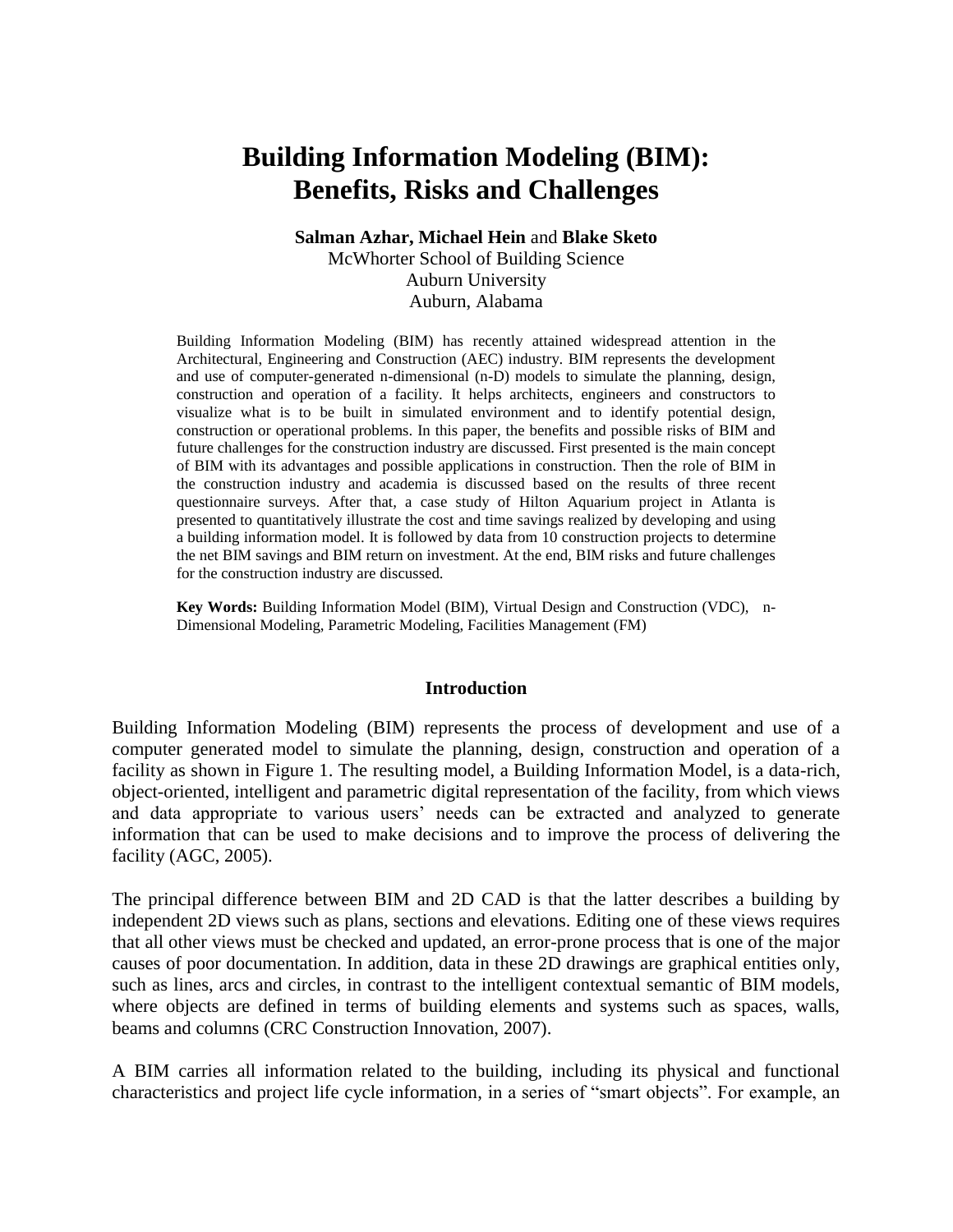air conditioning unit within a BIM would also contain data about its supplier, operation and maintenance procedures, flow rates and clearance requirements (CRC Construction Innovation, 2007).



Figure 1: Different Components of a Building Information Model (Courtsey of: PCL Construction Services, Orlando, FL)

A building information model characterizes the geometry, spatial relationships, geographic information, quantities and properties of building elements, cost estimates, material inventories and project schedule. This model can be used to demonstrate the entire building life cycle (Bazjanac, 2006). As a result, quantities and shared properties of materials can be readily extracted. Scopes of work can be easily isolated and defined. Systems, assemblies, and sequences can be shown in a relative scale with the entire facility or group of facilities. The construction documents such as the drawings, procurement details, submittal processes and other specifications can be easily interrelated (Khemlani *et al.*, 2006).

# *BIM Applications*

A building information model can be used for the following purposes:

- *Visualization*: 3D renderings can be easily generated in-house with little additional effort.
- *Fabrication/shop drawings*: it is easy to generate shop drawings for various building systems, for example, the sheet metal ductwork shop drawing can be quickly produced once the model is complete.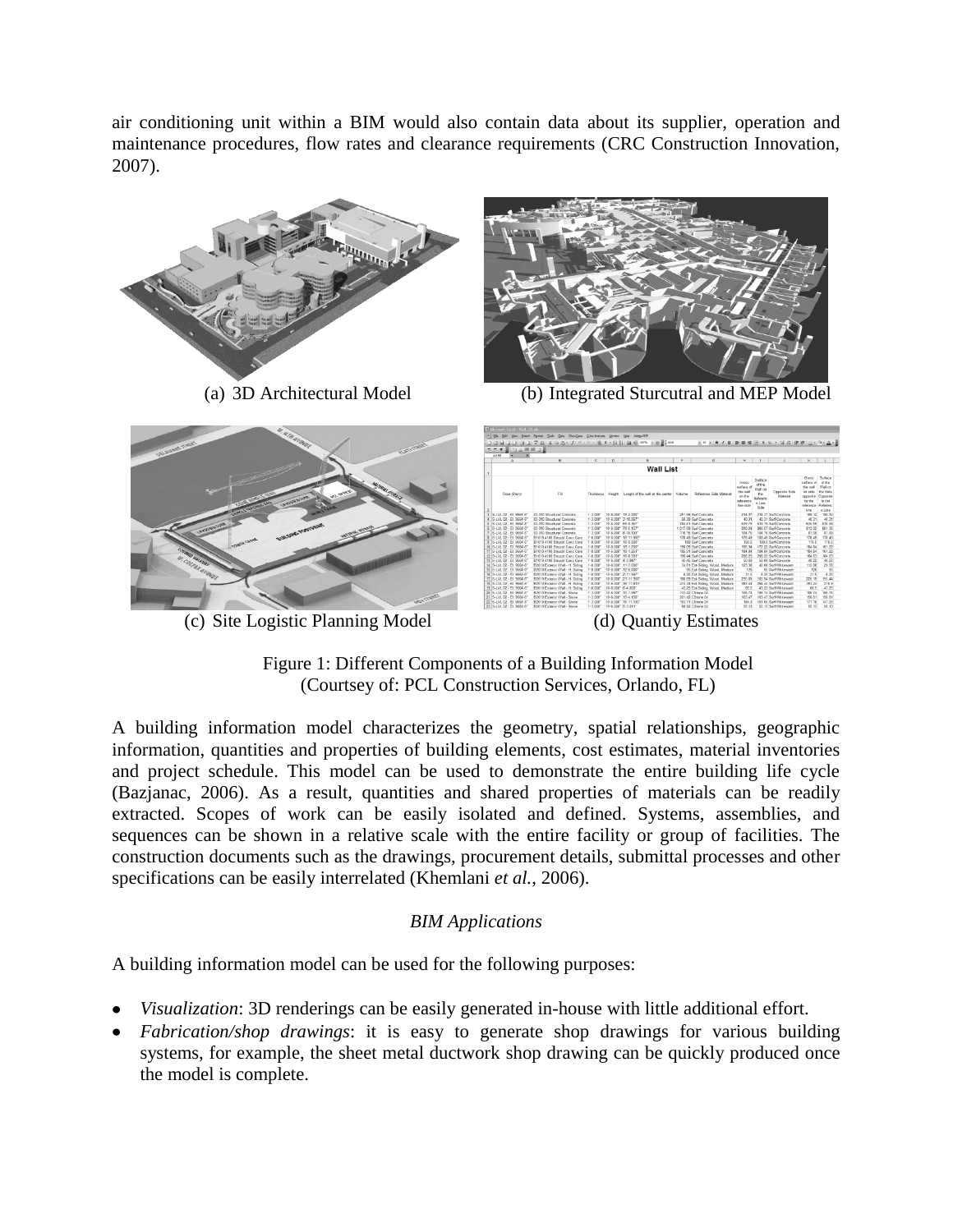- *Code reviews:* fire departments and other officials may use these models for their review of building projects.
- *Forensic analysis*: a building information model can easily be adapted to graphically illustrate potential failures, leaks, evacuation plans, etc.
- *Facilities management*: facilities management departments can use BIM for renovations, space planning, and maintenance operations.
- *Cost estimating:* BIM software(s) have built-in cost estimating features. Material quantities are automatically extracted and changed when any changes are made in the model.
- *Construction sequencing:* a building information model can be effectively used to create material ordering, fabrication, and delivery schedules for all building components.
- *Conflict, interference and collision detection*: because BIM models are created, to scale, in 3D space, all major systems can be visually checked for interferences. This process can verify that piping does not intersect with steel beams, ducts or walls.

# *BIM Benefits*

The key benefit of BIM is its accurate geometrical representation of the parts of a building in an integrated data environment (CRC Construction Innovation, 2007). Other related benefits are:

- *Faster and more effective processes* information is more easily shared, can be value-added and reused.
- *Better design* building proposals can be rigorously analyzed, simulations can be performed quickly and performance benchmarked, enabling improved and innovative solutions.
- *Controlled whole-life costs and environmental data* environmental performance is more predictable, lifecycle costs are better understood.
- *Better production quality* documentation output is flexible and exploits automation.
- *Automated assembly*  digital product data can be exploited in downstream processes and be used for manufacturing/assembling of structural systems.
- *Better customer service* proposals are better understood through accurate visualization.
- *Lifecycle data* requirements, design, construction and operational information can be used in facilities management.

Stanford University Center for Integrated Facilities Engineering (CIFE) figures based on 32 major projects using BIM indicates benefits such as (CIFE, 2007):

- Up to 40% elimination of unbudgeted change.
- Cost estimation accuracy within 3%.
- Up to 80% reduction in time taken to generate a cost estimate.
- A savings of up to 10% of the contract value through clash detections.
- Up to 7% reduction in project time.

# **Role of BIM in the Construction Industry and Academia**

In this section, the role of BIM in the US construction industry and academia is discussed based on the results of three questionnaire surveys. The main findings of these surveys are: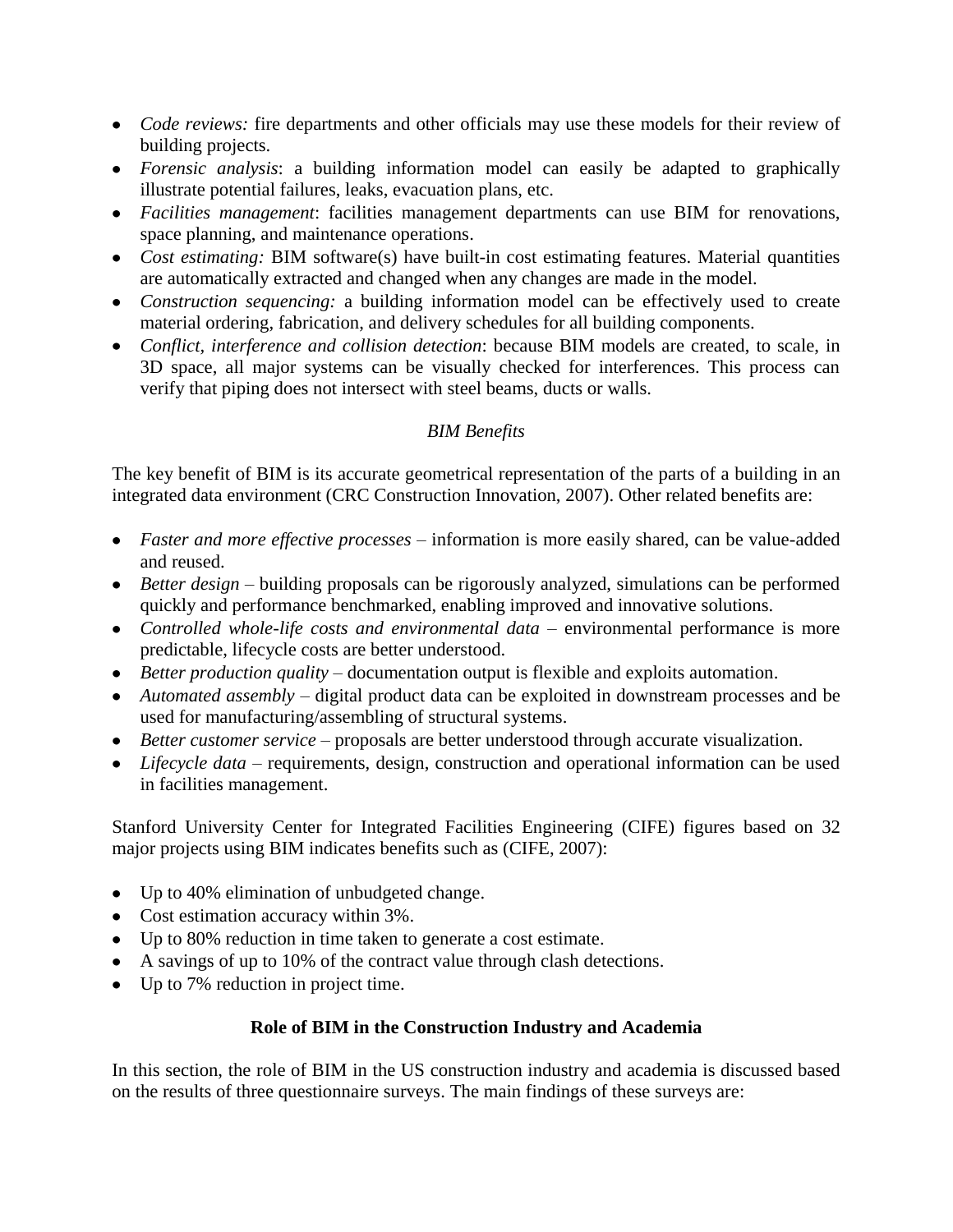### *Survey 1: Value from BIM Use*

Kunz and Giligan (2007) conducted a questionnaire survey to determine the value from virtual design and construction (VDC) or BIM use and factors that contribute to success. The main findings of their study are as follows:

- The use of BIM is significantly increased across all phases of design and construction during the last one year.
- BIM users represent all segments of the design and construction industry and they operate throughout the US.
- The major application areas of BIM are, construction document development, conceptual design support and pre-project planning services.
- The use of BIM lowers overall risk distributed with a similar contract structure.
- At present, most companies use BIM for 3D/4D clash detections and for planning and visualization services.
- The use of BIM leads to increased productivity, better engagement of project staff and reduced contingencies.
- Currently there is a shortage of competent building information modelers in the construction industry and their demand will exponentially grow with the passage of time.

# *Survey 2: Top Criteria for BIM Solutions*

This survey was conducted by Khemlani (2007) and the results were published in the October 2007 issue of AECbytes newsletter. The main objective of the survey was to identify the most important requirements that AEC professionals would like BIM solutions (software) to satisfy. Based on the compiled results, the 10 most important requirements were found to be:

- Full support for producing construction documents so that another drafting application need not be used.
- Smart objects, which maintain associativity, connectivity, and relationships with other objects.
- Availability of object libraries.
- Ability to support distributed work processes, with multiple team members working on the same project.
- Quality of help and supporting documentation, tutorials, and other learning resources.
- Ability to work on large projects.
- Multi-disciplinary capability that serves architecture, structural engineering, and MEP.
- Ability to support preliminary conceptual design modeling.
- Direct integration with energy analysis, structural analysis and project management applications.
- Industry foundation classes (IFC) compatibility.

She concluded that the AEC industry is still very much reliant on drawings for conducting its business of designing and constructing buildings as evident from the survey results. At the same time, AEC professionals also realize the power of BIM for more efficient and intelligent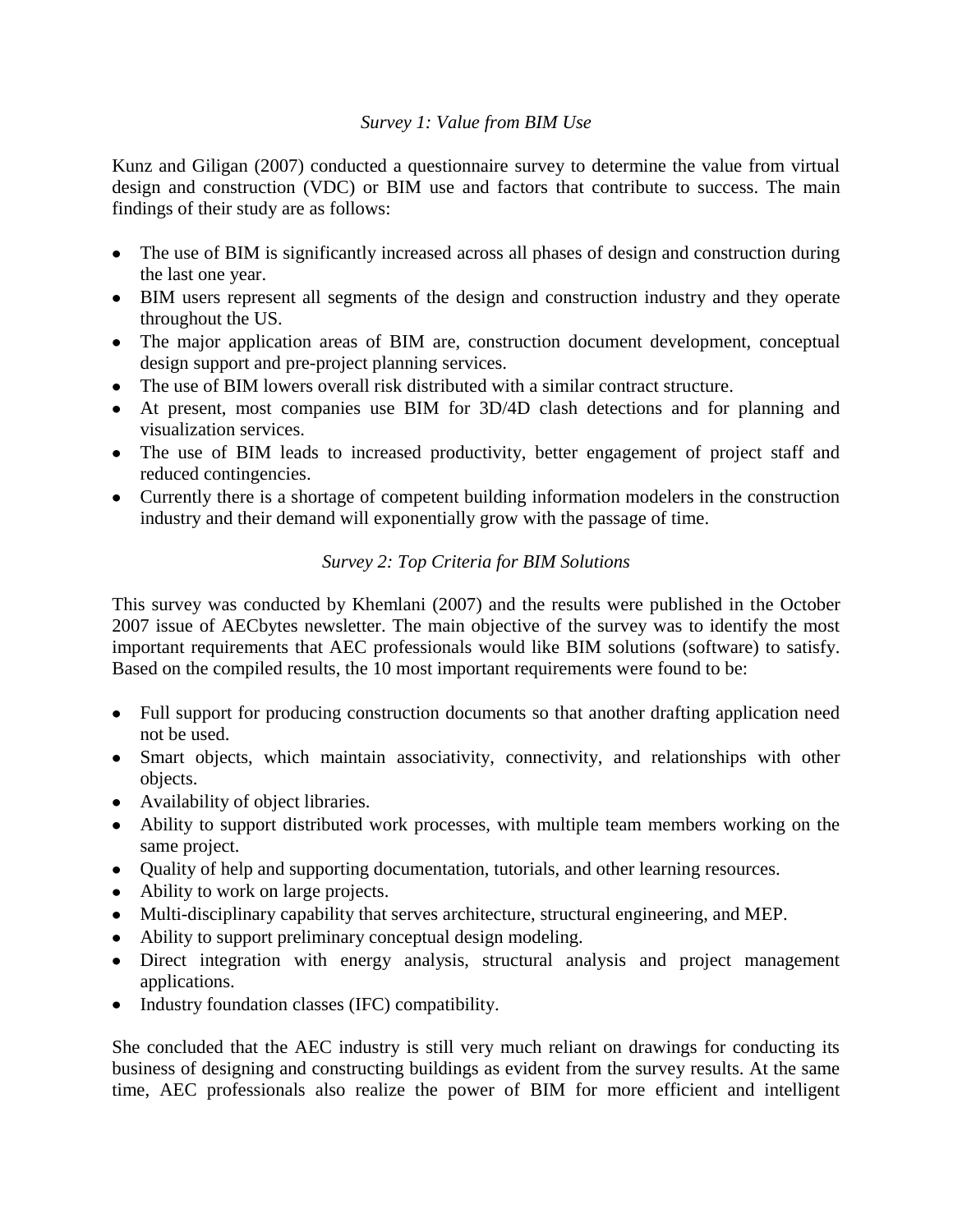modeling by placing a high premium on smart objects that maintain associativity, connectivity, and relationships with other objects and the availability of object libraries. She pointed out that users want a BIM application that not only leverages the powerful documentation and visualization capabilities of a CAD platform but also support multiple design and management operations. BIM as a technology is still in its formative stage and solutions in the market are continuing to evolve as they respond to user's specific needs.

## *Survey 3: BIM: An Education Need?*

Dean (2007) carried out a research study to examine if BIM should be taught as a subject to the construction management students. He conducted two questionnaire surveys targeted at general contractors and ASC construction management programs in the Southeast. Based on the gathered data, he concluded in general that construction management programs should teach BIM to their students. The main reasons behind this conclusion were:

- Approximately 70% of the industry participants indicated that they are either using or considering to use BIM in their companies. This trend indicates that the BIM utilization in the construction industry is going to increase.
- Approximately 75% of survey participants consider employment candidates with BIM skills to have an advantage over candidates who lack BIM knowledge.

In another study, Woo (2006) pointed out that properly structured BIM courses would provide industry-required knowledge to prepare students for successful careers in the AEC industry. Instead of teaching a separate course, he suggested to reconfigure the existing construction courses to integrate BIM into the course contents.

# **BIM Benefits: A Case Study**

In the above mentioned surveys, the construction industry participants were unanimous that BIM usage results in time and cost savings. However, no data was provided to quantify these facts. The purpose of this case study is to illustrate the cost and time savings realized by developing and using a building information model for an actual construction project. The data for this case study is provided by Holder Construction Company, Atlanta, Georgia. The project details are as follows:

*Project name*: Hilton Aquarium, Atlanta, Georgia *Project scope*: \$46M, 484,000 SF hotel and parking structure *Delivery method*: Construction manager at risk *Contract type*: Guaranteed maximum price *Design assist*: GC and subcontractors on board at design definition phase *BIM scope*: Design coordination, clash detection, and work sequencing *File sharing*: Navisworks used as common platform *BIM cost to project*: \$90,000 - 0.2% of project budget (\$40,000 paid by owner) *Cost benefit*: \$600,000 attributed to elimination of clashes *Schedule benefit*: 1143 hours saved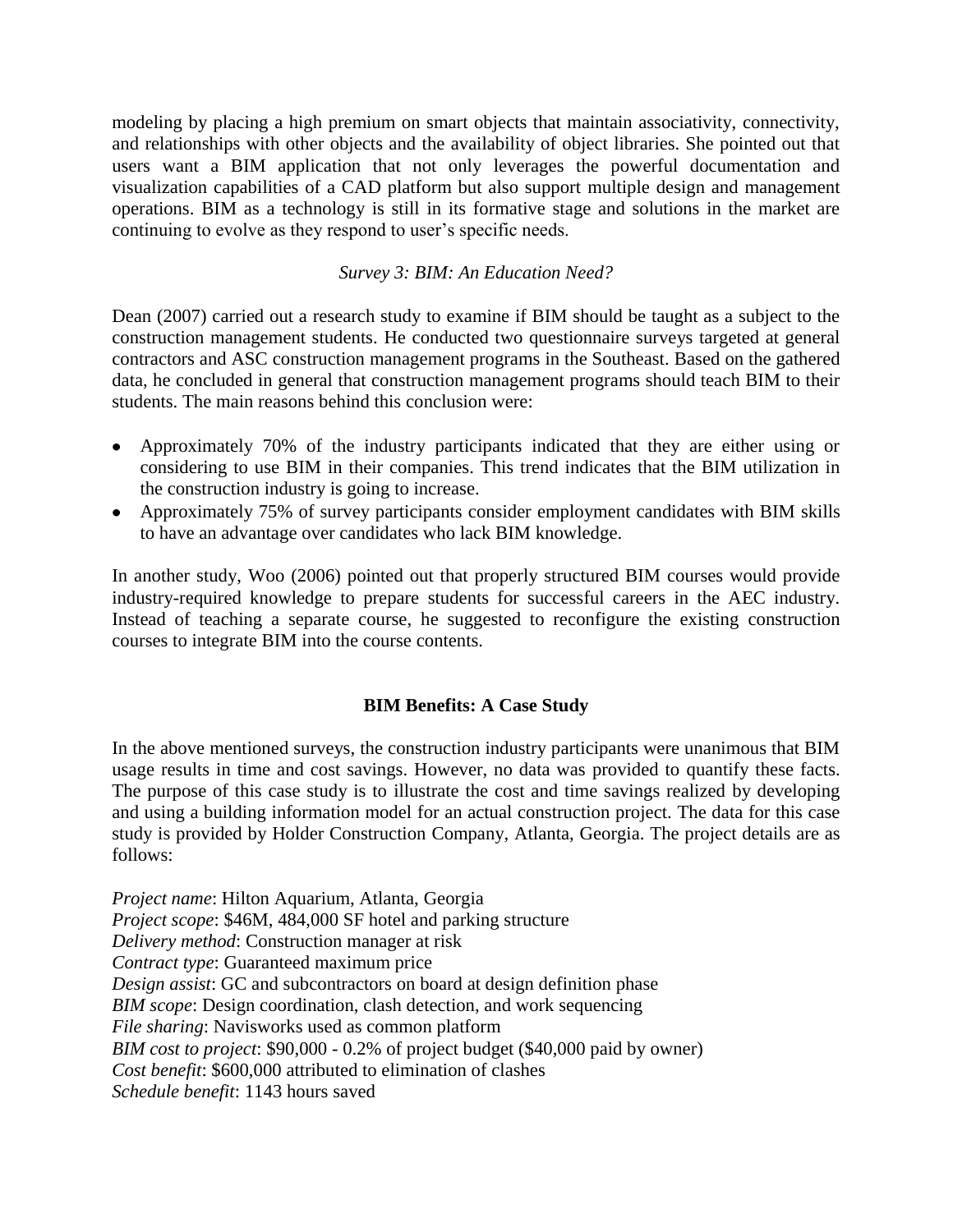Holder Construction created 3D models of the architectural, structural and MEP systems of the proposed building as shown in Figure 2. These models were created during the design development phase using detail level information from subcontractors based on drawings from the designers.



Figure 2: Building Information Modeling for Hilton Aquarium, Atlanta, GA (Courtesy of: Holder Construction, Atlanta, GA)

This method allowed project team members to perform their work in the comfort of their traditional 2D, drawing-based delivery process and eliminated the potential risk that is often associated with open sharing of digital models across stakeholders. Through frequent 3D coordination sessions, the project team was able to quickly identify and resolve system conflicts, saving an estimated \$600,000 in extras and avoiding months of potential delays as shown in Table 1.

| Table 1: An Illustration of Cost and Time Savings via BIM in Hilton Aquarium Project |
|--------------------------------------------------------------------------------------|
| (Courtesy of: Holder Construction, Atlanta, GA)                                      |
| Entire steal Entire steal                                                            |

|                                                      |              | <b>Estimated</b><br><b>Cost Avoided</b> | <b>Estimated</b>  |           |                          |
|------------------------------------------------------|--------------|-----------------------------------------|-------------------|-----------|--------------------------|
| <b>Collision Phase</b>                               | Collisions   |                                         | <b>Crew Hours</b> |           | <b>Coordination Date</b> |
| 100% Design Development Conflicts                    | 55           | \$124,500                               | <b>NIC</b>        |           | June 30, 2006            |
| <b>Construction (MEP Collisions)</b>                 |              |                                         |                   |           |                          |
| <b>Basement</b>                                      | 41           | \$21,211                                |                   | $50$ hrs  | March 28, 2007           |
| Level 1                                              | 51           | \$34,714                                |                   | $79$ hrs  | April 3, 2007            |
| Level 2                                              | 49           | \$23,250                                |                   | $57$ hrs  | April 3, 2007            |
| Level 3                                              | 72           | \$40,187                                |                   | 86 hrs    | April12, 2007            |
| Level 4                                              | 28           | \$35,276                                | 68                | hrs       | May 14, 2007             |
| Level 5                                              | 42           | \$43,351                                |                   | 88 hrs    | May 29, 2007             |
| Level 6                                              | 70           | \$57,735                                |                   | $112$ hrs | June 19, 2007            |
| Level 7                                              | 83           | \$78,898                                | $162$ hrs         |           | April 12, 2007           |
| Level 8                                              | 29           | \$37,397                                |                   | 74 hrs    | July 3, 2007             |
| Level 9                                              | 30           | \$37,397                                |                   | $74$ hrs  | July 3, 2007             |
| Level 10                                             | 31           | \$33,546                                |                   | $67$ hrs  | July 5, 2007             |
| Level 11                                             | 30           | \$45,144                                |                   | $75$ hrs  | July 5, 2007             |
| Level 12                                             | 28           | \$36,589                                |                   | $72$ hrs  | July 5, 2007             |
| Level 13                                             | 34           | \$38,557                                | 77                | hrs       | July 13, 2007            |
| Level 14                                             | 1            | \$484                                   |                   | $1$ hrs   | July 13, 2007            |
| Level 15                                             | $\mathbf{1}$ | \$484                                   |                   | $1$ hrs   | July 13, 2007            |
| <b>Subtotal Construction Labor</b>                   | 590          | \$564,220                               | $1143$ hrs        |           |                          |
| 20% MEP Material Value                               |              | \$112,844                               |                   |           |                          |
| <b>Subtotal Cost Avoidance</b>                       |              | \$801,565                               |                   |           |                          |
| Deduct 75% assumed resolved via conventional methods |              | ( \$601, 173)                           |                   |           |                          |
| <b>Net Adjusted Direct Cost Avoidance</b>            |              | \$200,392                               |                   |           |                          |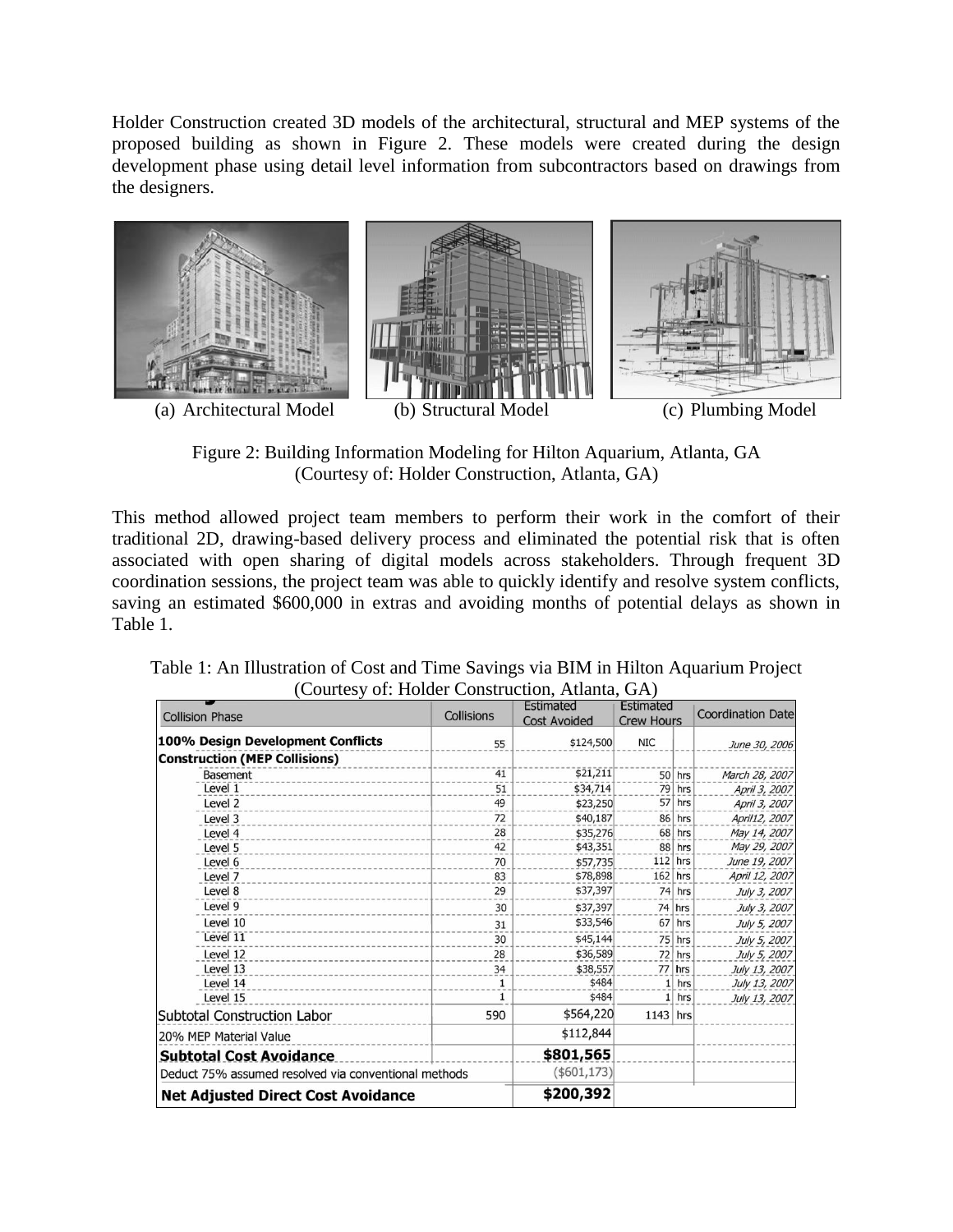During the construction process, non-BIM-savvy stakeholders made use of Holder's visualization models through a free viewer (i.e. Navisworks). The collaborative 3D viewing sessions also improved communications and trust between stakeholders and enabled rapid decision making early in the process. Finally, Holder's commitment to updating the model to reflect as-built conditions provided the owner, Legacy Pavilion, LLC, a digital 3D model of the building and its various systems to help aid O&M procedures down the road (CIFE, 2007).

#### **BIM Economics: Net Savings and Return on Investment**

Data from 10 selected US based projects is presented in Table 2 to illustrate the net BIM savings and BIM return on investment (ROI).

| Year | Cost  | <b>Project</b>          | <b>BIM Cost</b> | <b>Direct BIM</b> | <b>Net BIM</b> | <b>BIM ROI</b> |
|------|-------|-------------------------|-----------------|-------------------|----------------|----------------|
|      | \$M\$ |                         | \$)             | Savings $(\$)$    | savings        | $\frac{6}{6}$  |
| 2005 | 30    | <b>Ashley Overlook</b>  | 5,000           | (135,000)         | (130,000)      | 2600           |
| 2006 | 54    | Progressive Data Center | 120,000         | (395,000)         | (232,000)      | 140            |
| 2006 | 47    | Raleigh Marriott        | 4,288           | (500,000)         | (495, 712)     | 11560          |
| 2006 | 16    | <b>GSU</b> Library      | 10,000          | (74, 120)         | (64, 120)      | 640            |
| 2006 | 88    | Mansion on Peachtree    | 1,440           | (15,000)          | (6,850)        | 940            |
| 2007 | 47    | <b>Aquarium Hilton</b>  | 90,000          | (800,000)         | (710,000)      | 780            |
| 2007 | 58    | 1515 Wynkoop            | 3,800           | (200,000)         | (196,200)      | 5160           |
| 2007 | 82    | <b>HP</b> Data Center   | 20,000          | (67,500)          | (47,500)       | 240            |
| 2007 | 14    | Savannah State          | 5,000           | (2,000,000)       | (1,995,000)    | 39900          |
| 2007 | 32    | <b>NAU Sciences Lab</b> | 1,000           | (330,000)         | (329,000)      | 32900          |

Table 2: BIM Economics (CIFE, 2007)

As evident from Table 2, the BIM return on investment (ROI) for different projects varies from 140% to 39900%. Due to the large data spread, it is hard to conclude a specific range for BIM ROI. The probable reason for this spread is varying scope of BIM in different projects. In some projects, BIM savings were measured using 'real' construction phase 'direct' collision detection cost avoidance, and in other projects, savings were computed using 'planning' or 'value analysis' phase cost avoidance. Also, note that none of these cost figures account for indirect, design, construction or owner administrative or other 'second wave' cost savings that were realized as a result of BIM implementation. Hence the actual BIM ROI can be far greater than reported here.

#### **BIM Risks**

The first legal risk to determine is ownership of the BIM data and how to protect it through copyright and other laws. For example, if the owner is paying for the design, then the owner may feel entitled to own it, but if team members are providing proprietary information for use on the project, their propriety information needs to be protected as well. Thus, there is no simple answer to the question of data ownership; it requires a unique response to every project depending on the participants' needs. The goal is to avoid inhibitions or disincentives that discourage participants from fully realizing the model's potential (Thompson, 2001).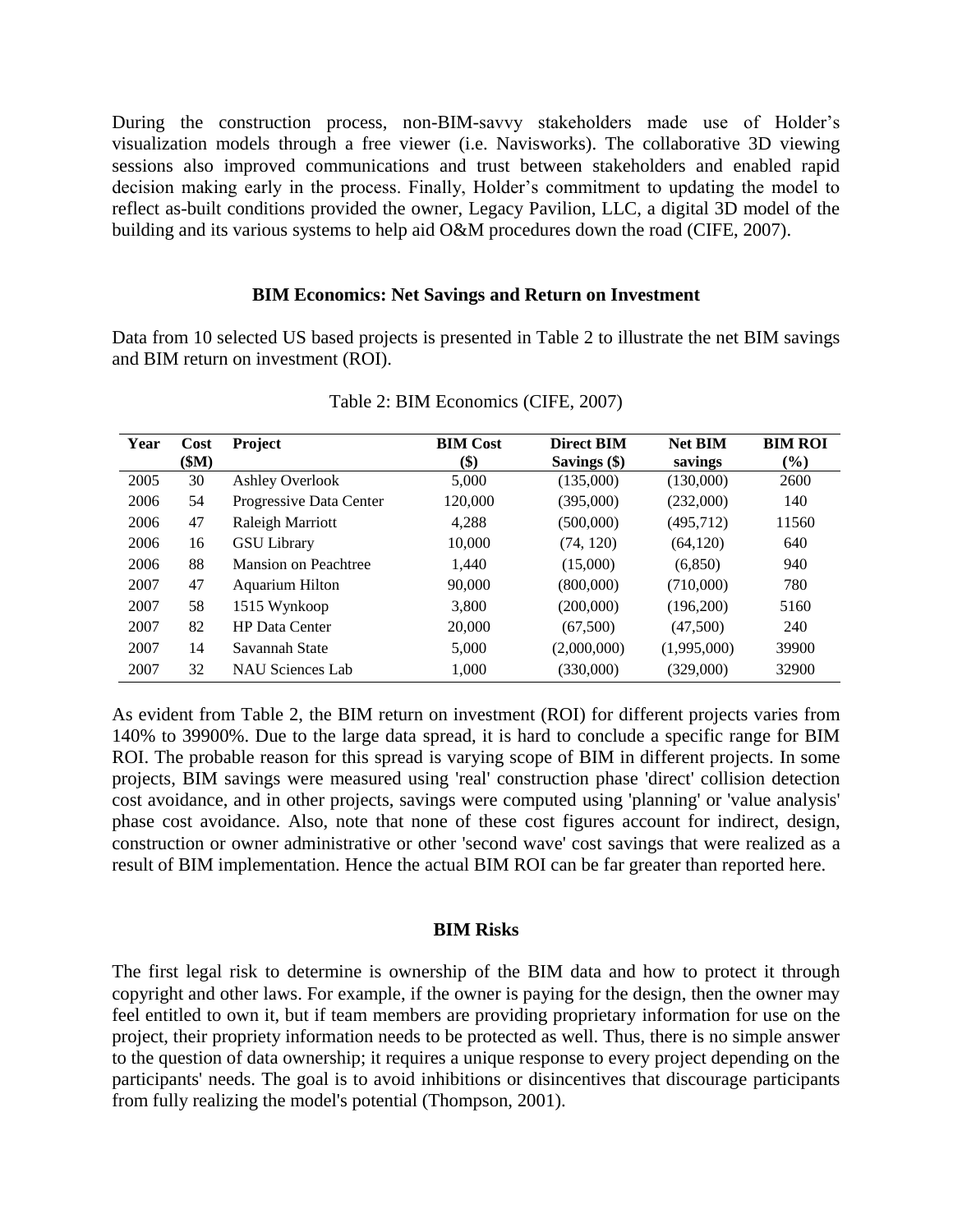When project team members, other than the owner and A/E, contribute data that is integrated into the BIM, licensing issues can arise. For example, equipment and material vendors offer designs associated with their products for the convenience of the lead designer in hopes of inducing the designer to specify the vendor's equipment. While this practice might be good for business, licensing issues can nevertheless arise if the vendor's design was produced by a designer not licensed in the location of the project (Thompson and Miner, 2007).

Another issue to address is who will control the entry of data into the model and be responsible for any inaccuracies in it. Taking responsibility for updating BIM data and ensuring its accuracy entails a great deal of risk. Requests for complicated indemnities by BIM users and the offer of limited warranties and disclaimers of liability by designers will be essential negotiation points that need to be resolved before BIM technology is utilized. It also requires more time spent imputing and reviewing BIM data, which is a new cost in the design and project administration process. Although these new costs may be more than offset by efficiency and schedule gains, they are still a cost that someone on the project team will have to bear. Thus, before BIM technology can be fully utilized, the risks of its use must not only be identified and allocated, but the cost of its implementation must be paid for as well (Thompson and Miner, 2007).

The integrated concept of BIM blurs the level of responsibility so much that risk and liability will likely be enhanced. Consider the scenario where the owner of the building files suit over a perceived design error. The architect, engineers and other contributors of the BIM process look to each other in an effort to try to determine who had responsibility for the matter raised. If disagreement ensues, the lead professional will not only be responsible as a matter of law to the claimant but may have difficulty proving fault with others such as the engineers (Rosenburg, 2007).

As the dimensions of cost and schedule are layered onto the 3D model, responsibility for the proper technological interface among various programs becomes an issue. Many sophisticated contracting teams require subcontractors to submit detailed CPM schedules and cost breakdowns itemized by line items of work prior to the start of the project. The general contractor then compiles that data, creating a master schedule and cost breakdown for the entire project. When the subcontractors and prime contractor use the same software, the integration can be fluid. In cases where the data is incomplete or is submitted in a variety of scheduling and costing programs, a team member - usually a general contractor or construction manager must re-enter and update a master scheduling and costing program. That program may be a BIM module or another program that will be integrated with the 3-D model. At present, most of these project management tools and the 3-D models have been developed in isolation. Responsibility for the accuracy and coordination of cost and scheduling data must be contractually addressed (Thompson and Miner, 2007).

### **BIM Future Challenges**

The productivity and economic benefits of BIM to the AEC industry are widely acknowledged and increasingly well understood. Further, the technology to implement BIM is readily available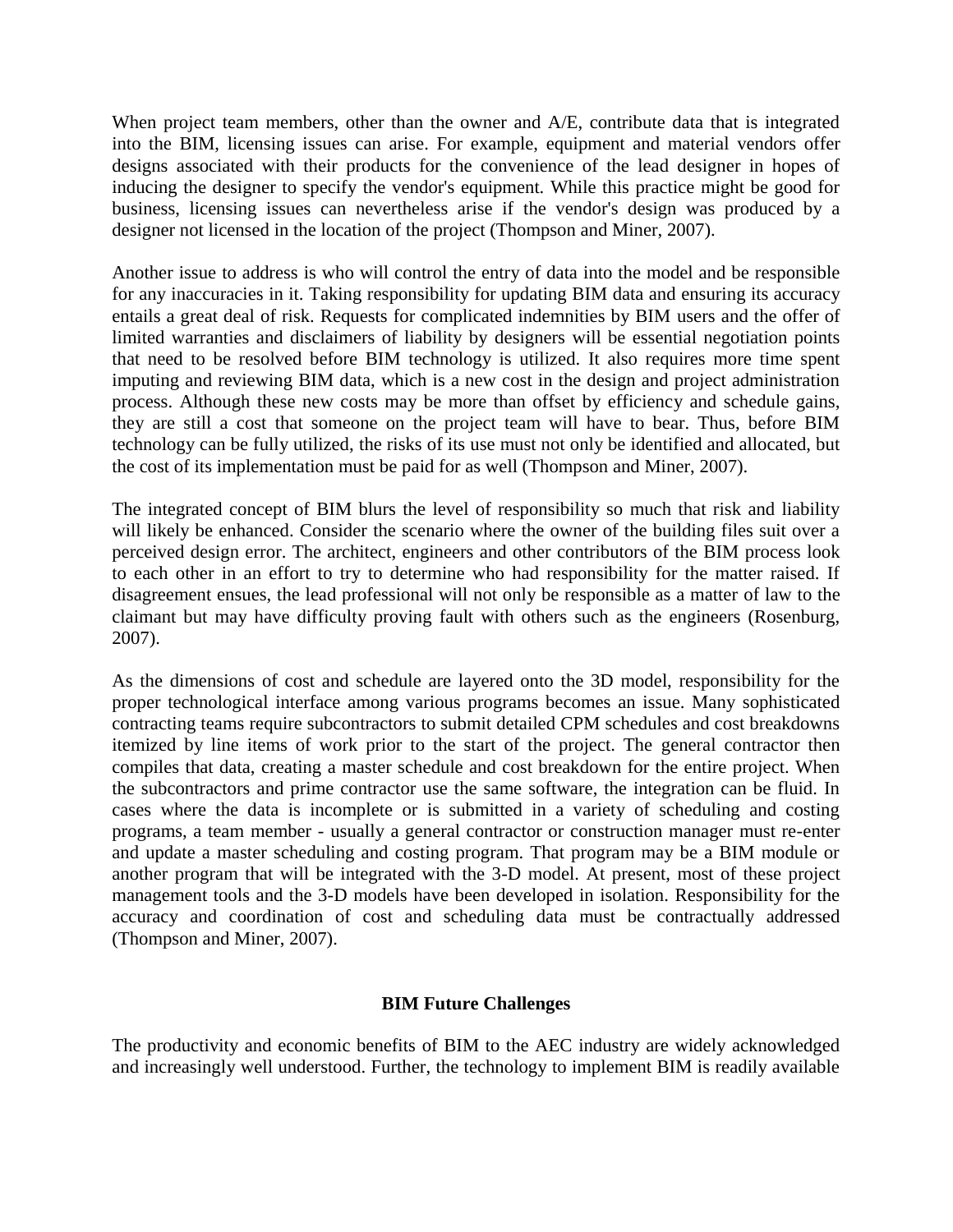and rapidly maturing. Yet, BIM adoption is much slower than anticipated (Fischer and Kunz, 2006). There are two main reasons, *technical* and *managerial*.

The technical reasons can be broadly classified into three categories (Bernstein and Pittman, 2005):

- 1. the need for well-defined transactional construction process models to eliminate data interoperability issues,
- 2. the requirements that digital design data be computable, and
- 3. the need for well-developed practical strategies for the purposeful exchange and integration of meaningful information among the BIM model components.

The management issues cluster around the implementation and use of BIM. Right now there is no clear consensus as how to implement or use BIM. Unlike many other construction practices, there is no single document or treatise on BIM that instructs on its application or usage (AGC, 2005). Several software firms are cashing in on the "buzz" of BIM, and have programs to address certain quantitative aspects of it, but they do not treat the process as a whole. There is a need to standardize the BIM process and to define the guidelines for its implementation. Another contentious issue among the AEC industry stakeholders (i.e. owners, designers and constructors) is who should develop and operate the building information models and how should the developmental and operational costs be distributed?

The researchers and practitioners have to develop suitable solutions to overcome these challenges and other associated risks. As a number of researchers, practitioners, software vendors and professional organizations are working hard to resolve these challenges, it is expected that the use of BIM will continue to increase in the AEC industry.

In the past facilities managers have been included in the building planning process in a very limited way, implemented maintenance strategies based on the as-built condition at the time the owner takes possession. BIM modeling may allow facilities managers to enter the picture in the future at a much earlier stage, where they can influence the design and construction. The visual nature of the BIM allows all stakeholders to get important information before the building is completed. This includes tenants, service agents as well as maintenance personnel. Finding the right time to include these people will undoubtedly be a challenge for owners.

### **Conclusions**

Building Information Modeling (BIM) is emerging as an innovative way to manage projects. Building performance and predictability of outcomes are greatly improved by adopting BIM. As the use of BIM accelerates, collaboration within project teams should increase, which will lead to improved profitability, reduced costs, better time management and improved customer/client relationships. As shown in this paper, average BIM return on investment is 9486%, which clearly depicts its lucrative economic benefits. On the other hand, teams implementing BIM should be very careful about the legal pitfalls such as data ownership and associated propriety issues and risk sharing. Such issues must be addressed upfront in the contract documents. BIM represents a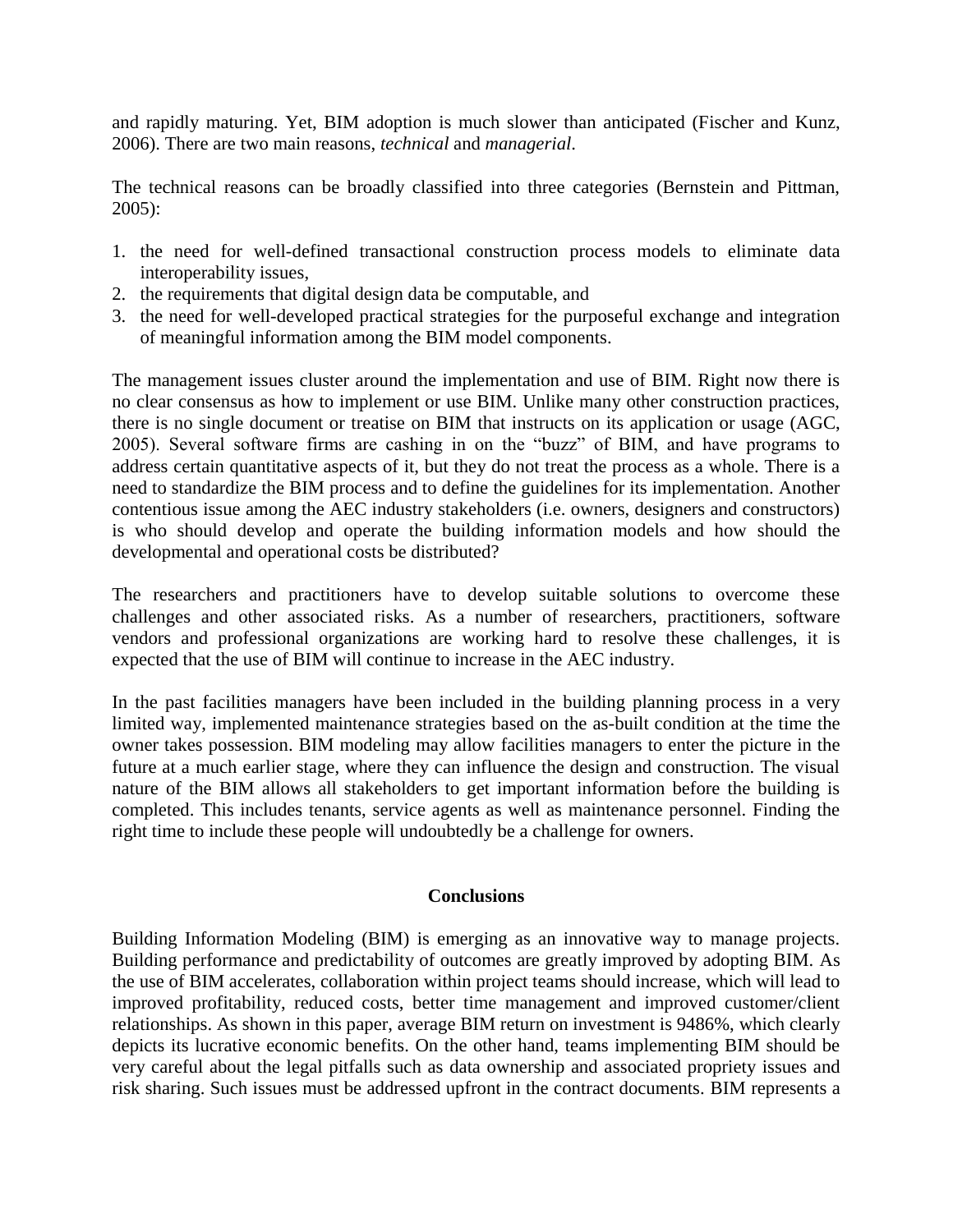new paradigm within AEC, one that encourages integration of the roles of all stakeholders on a project. This has the potential to bring about great efficiency as well as harmony among players who all too often in the past saw themselves as adversaries. As in most paradigm shifts there will undoubtedly be risks associated with this change. Perhaps one of the greatest risk is the potential elimination of an important checks and balance mechanism inherent in the current paradigm. An adversarial stance often brings a more critical review of the project in a kind of mutual guarding of their own interests among the participants. In the early stages of BIM, constructors worked from architectural plans since digital models were not shared by architects with contractors. The construction modelers inevitably discovered errors and inconsistencies in the plans as they created the BIM. This brought about a natural redundancy as the construction model put the design to this virtual building test. With a more trustful sharing of architectural drawings, which can be easily be imported and serve as the basis for the BIM model, there may be a loss of this critical checking phase. In other words when all players see themselves on the same team they may cease to look for and find mistakes in each other's work. In the past, a lack of critical review has been at least one of the component ingredients of building failure.

#### **Disclaimer**

The opinions and recommendations expressed in this paper are the authors' personal opinions and do not necessarily represent the official position of any participating organization.

#### **Acknowledgements**

The authors would like to express their gratitude to *Mr. Paul Hedgepath,* Holder Construction Company, Atlanta, GA and *Mr. Christopher Ritter*, PCL Construction Services, Orlando, FL for providing necessary data and feedback. This study is supported by the *Faculty Mentoring Grant* provided by the Office of the Vice-President for Research at Auburn University, Alabama.

#### **References**

- Associated General Contractors of America. (2005). *The Contractor's Guide to BIM*, 1<sup>st</sup> ed. AGC Research Foundation, Las Vegas, NV.
- Bazjanac, V. (October 23, 2006). *Virtual Building Environments (VBE) – Applying Information Modeling to Buildings* [WWW document]. URL http://repositories.cdlib.org/lbnl/LBNL-56072
- Bernstein, P.G., and Pittman, J.H. (2005). "Barriers to the Adoption of Building Information Modeling in the Building Industry". Autodesk Building Solutions Whitepaper, Autodesk Inc., CA.
- CIFE. (November 22, 2007). *CIFE Technical Reports* [WWW document] URL http://cife.stanford.edu/Publications/index.html
- CRC Construction Innovation. (2007). *Adopting BIM for Facilities Management: Solutions for Managing the Sydney Opera House*, Cooperative Research Center for Construction Innovation, Brisbane, Australia.